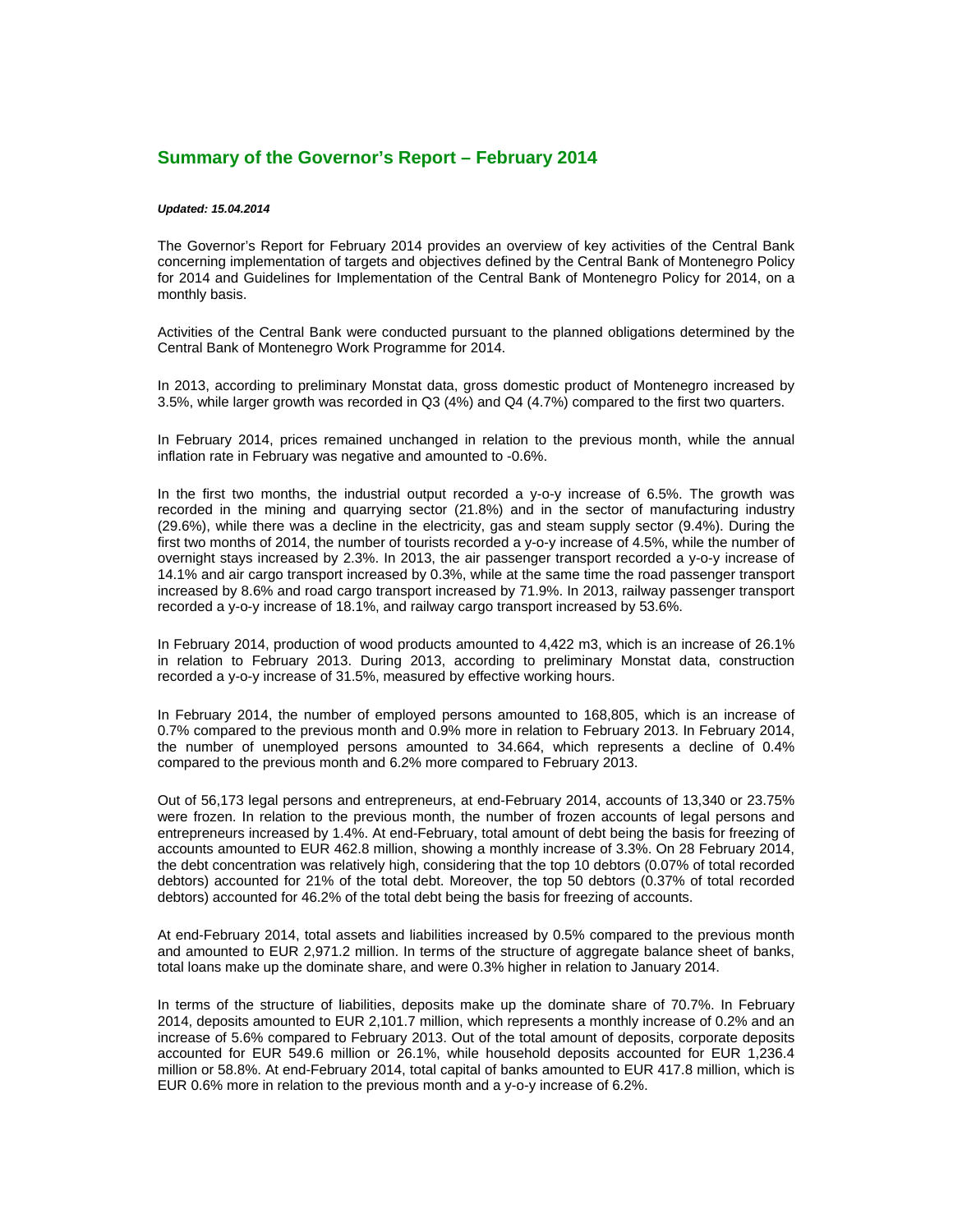In February, past due loans (without interests and payments and accruals) amounted to EUR 517.3 million, which is a decline of 4.2% in relation to the previous month. At end-February 2014, nonperforming loans (without interests and payments and accruals) amounted to EUR 426.3 million and made up 17.7% of total loans. In relation to the previous month, non-performing loans increased by  $0.2%$ .

The weighted average effective interest rate (WAEIR) on total loans approved amounted to 9.42% in February 2014, or 0.02 percentage points more in relation to the previous month, while in relation to February 2013 it recorded a decline of 0.03 percentage points. The weighted average depositing interest rate (WADIR) amounted to 2.45% in February 2014, showing an increase of 0.04 percentage points on a monthly level, while it recorded a decline of 0.72 percentage points in relation to February 2013.

At end-February 2014, reserve requirement of banks amounted to EUR 197.3 million, which is 0.6% higher compared to the previous month, while in relation to February 2013, reserve requirements increased by 5.3%. In February, nine banks used the possibility to allocate a part of their reserve requirements in the form of T-bills. Of the total amount of allocated reserve requirements, some 46.9% was allocated to the CBCG account held abroad, 33.4% to the account of reserve requirement in the country, and 22.7% in the form of T-bills. During February 2014, all banks allocated and maintained reserve requirements within prescribed limits, and did not exploited the option to use up to 50% of reserve requirements in order to maintain liquidity.

According to the preliminary information by the Insurance Supervision Agency, the gross insurance premium amounted to EUR 4.5 million, at end-February 2014. Non-life insurance premiums still accounted for the main share in its structure with 82.5%, while invoiced life insurance premiums accounted for 17.5%.

In February 2014, Montenegro stock exchange recorded a turnover in the amount of EUR 3.8 million, which is 29.3% less in relation to the previous month. The total trade was realised through 542 transactions. Market capitalisation, as at 28 February 2014 amounted to EUR 2.95 billion, thus recording a monthly increase of 2.2%. The MONEX20 index increased in relation to the end of the previous month by 6.7%, while investment fund index MONEXPIF declined by 4%.

In February 2014, Montenegrin fiscal deficit amounted to EUR 7.6 million, while in February 2013 there was a deficit in the amount of EUR 19 million. For the first two months of 2014, budget deficit amounted to EUR 31.3 million, i.e. 0.9% of estimated GDP. Current revenues of the budget of Montenegro amounted to EUR 81.4 million, or 2.4% of GDP, which is 2% higher than the plan for February. In relation to current revenues recorded in February 2013, there was an increase of 7.5%. Budget expenditures amounted to EUR 89 million or 2.7% of the GDP, which represents a decline of 20.2% in relation to the plan for February 2014, and 6% less in relation to February 2013. In February 2014, capital budget amounted to EUR 0.7 million.

As per preliminary data, the current account deficit amounted to EUR 486.9 million or 14.6%, which represents a decline of 17.1% in relation to 2012. The decline of deficit came as a result of a decline of foreign trade deficit and positive trends in other sub-accounts of the current account. During the first two months of 2014, as per preliminary data, net FDI inflow amounted to EUR 45.9 million which is 76.1% or EUR 19.8 million more in relation to the same period of 2013.

With a view to fostering and maintaining a sound banking system, the condition of the banking sector in Montenegro was subject to ongoing monitoring and analysis.

International reserves management was performed based on the principles of liquidity and security. The activities regarding the Central Bank's role as a fiscal agent were performed successfully. RTGS and DNS systems availability was 100%.

In February, the Central Bank carried out significant activities aimed at meeting obligations on the road towards Montenegro's accession to the EU. Additional information has been prepared for development of the Negotiation Position for Chapter 32 – Financial Control, in the part referring to the protection of the euro against counterfeiting. In relation to the reporting on Chapter 32, the EU Delegation to